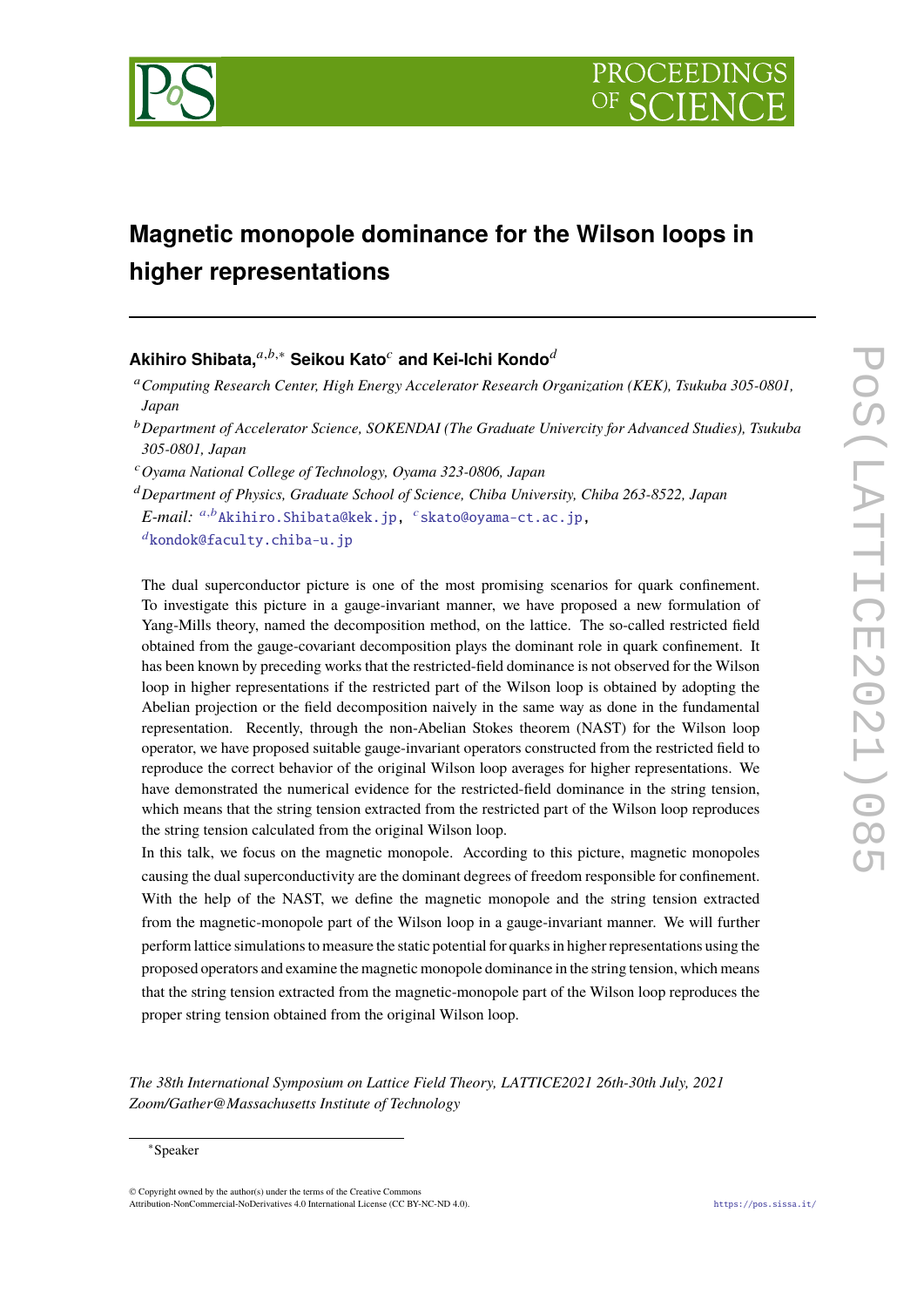# **1. Introduction**

The dual superconductor picture is one of the most promising scenarios for quark confinement [\[1\]](#page-7-0). According to this picture, magnetic monopoles causing the dual superconductivity are regarded as the dominant degrees of freedom responsible for confinement. However, it is not so easy to establish this hypothesis. Indeed, even the definition of magnetic monopoles in the pure Yang-Mills theory is not obvious. If magnetic charges are naively defined from electric ones by exchanging the role of the magnetic field and electric one according to the electric-magnetic duality, one needs to introduce singularity to obtain non-vanishing magnetic charges, as represented by the Dirac monopole. For such configuration, however, the energy becomes divergent. Avoiding this issue in defining magnetic monopoles, there are two prescriptions i.e., *the Abelian projection method* and *the gauge-covariant decomposition method*.

The Abelian projection method, which is proposed by 't Hooft [\[2\]](#page-7-1), is the most frequently used prescription. In the Abelian projection method, the "diagonal component" of the Yang-Mills gauge field is identified with the Abelian gauge field, and a magnetic monopole is defined as the Dirac monopole. The energy density of this monopole can be finite everywhere because the contribution from the singularity of a Dirac monopole can be canceled by that of the off-diagonal components of the gauge field. For quarks in the fundamental representation, indeed, such numerical simulations were already performed within the Abelian projection using the maximal Abelian (MA) gauge in  $SU(2)$  and  $SU(3)$  Yang-Mills theories on the lattice[\[3,](#page-7-2) [4,](#page-7-3) [5,](#page-7-4) [6\]](#page-7-5). Then it was confirmed that (i) the diagonal part extracted from the original gauge field in the MA gauge reproduces the full string tension calculated from the original Wilson loop average [\[3,](#page-7-2) [5,](#page-7-4) [6\]](#page-7-5), which is called the Abelian dominance, and that (ii) the monopole part extracted from the diagonal part of the gauge field by applying the Toussaint-DeGrand procedure [\[7\]](#page-7-6) mostly reproduces the full string tension [\[4,](#page-7-3) [5,](#page-7-4) [6\]](#page-7-5), which is called the monopole dominance. However, it should be noted that the MA gauge in the Abelian projection simultaneously breaks the local gauge symmetry and the global color symmetry. This defect should be eliminated to obtain the physical result by giving a procedure to guarantee the gauge invariance.

We have developed a new formulation of Yang-Mills theory, named the decomposition method, which enables us to perform the numerical simulations on the lattice in such a way that both the local gauge symmetry and the global color symmetry remain intact, in sharp contrast to the Abelian projection which breaks both symmetries (See [\[8\]](#page-7-7) for review). The gauge-covariant decomposition was first proposed for  $SU(2)$  by Cho [\[9\]](#page-7-8) and Duan and Ge [\[10\]](#page-7-9) independently, and later readdressed by Faddeev and Niemi [\[11\]](#page-7-10), and developed by Shabanov [\[12\]](#page-7-11) and the Chiba University group [\[13,](#page-7-12) [14,](#page-8-0) [15\]](#page-8-1). In this method, the gauge field is decomposed into two parts; A part called restricted field transforms under the gauge transformation just like the original gauge field, while the other part called the remaining field transforms like an adjoint matter. The key ingredient in this decomposition is the Lie-algebra valued field with a unit length that we call the color field. The decomposition is constructed in such a way that the field strength of the restricted field is "parallel"to the color field. Then monopoles can be defined by using the gauge-invariant part proportional to the color field in the field strength just as the Abelian field strength in the Abelian projection. While the main advantage of the field decomposition is its gauge covariance, another advantage is that, through a version of the non-Abelian Stokes theorem (NAST) invented originally by Diakonov and Petrov[\[23\]](#page-8-2) and extended in a unified way in [\[18,](#page-8-3) [19,](#page-8-4) [20,](#page-8-5) [21,](#page-8-6) [22\]](#page-8-7), the restricted field naturally appears in the surface-integral representation of the Wilson loop. By virtue of this method, we understand how monopoles contribute to the Wilson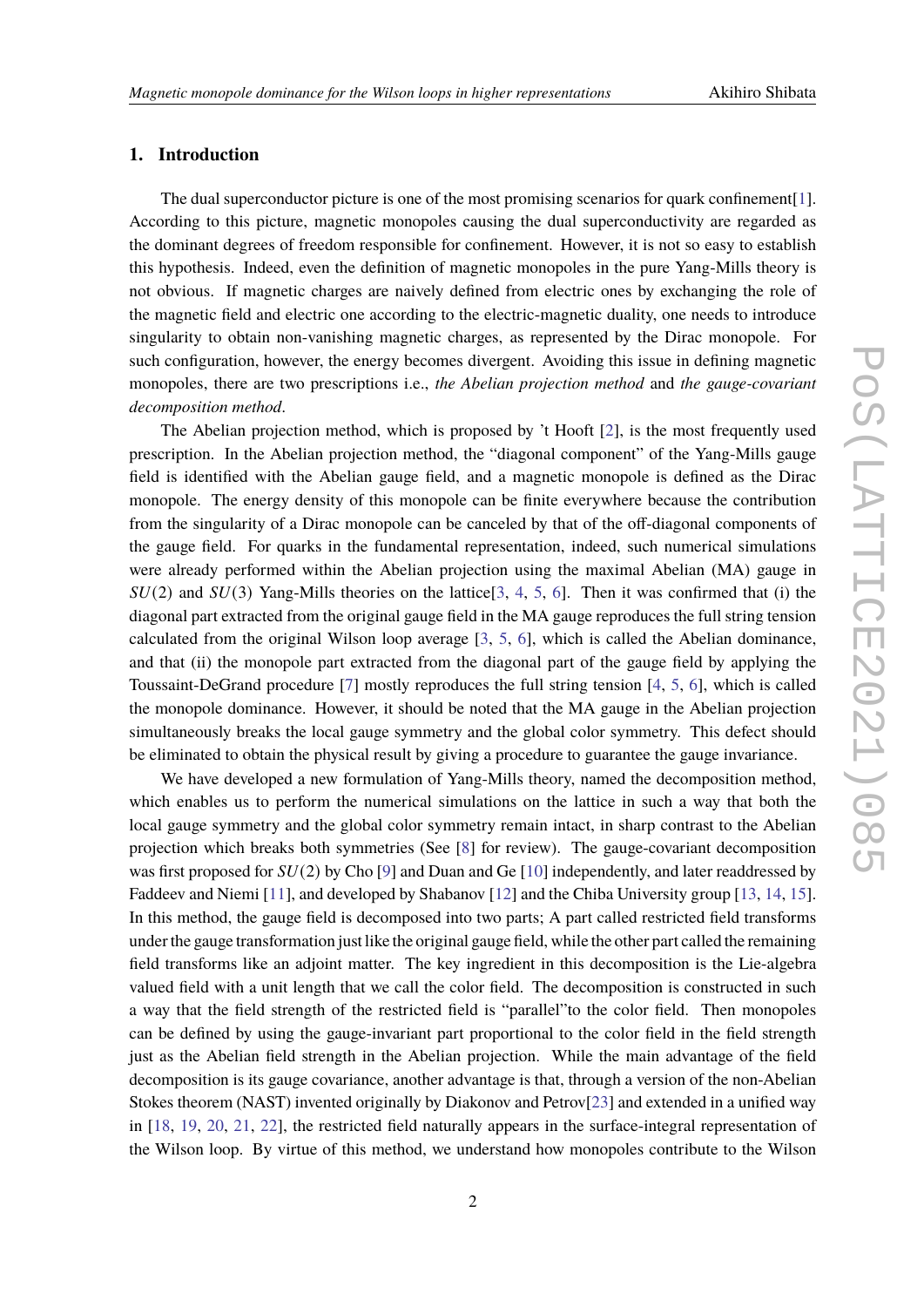loop at least classically. The field decomposition was extended to  $SU(N)$  ( $N \geq 3$ ) gauge field in [\[13,](#page-7-12) [14,](#page-8-0) [16,](#page-8-8) [16,](#page-8-8) [17\]](#page-8-9). By way of the non-Abelian Stokes theorem for the Wilson loop operator [\[21,](#page-8-6) [22\]](#page-8-7), indeed, it was found that the different type of decomposition called the minimal option is available for  $SU(3)$  and  $SU(N)$  for  $N \geq 4$  [\[14,](#page-8-0) [17\]](#page-8-9).

For quarks in the fundamental representation, we have presented the lattice formulation and demonstrated some numerical evidences for the dual superconductivity by using the gauge-covariant decomposition method [\[24,](#page-8-10) [25,](#page-8-11) [26,](#page-8-12) [27,](#page-8-13) [28,](#page-8-14) [29,](#page-8-15) [30\]](#page-8-16). This framework improves the Abelian projection in the gauge-independent manner. Moreover, the MA gauge in the Abelian projection is not the only way to recover the string tension in the fundamental representation. Even for the minimal option, we have demonstrated the restricted field dominance and monopole dominance in the string tension for quarks in the fundamental representation [\[27,](#page-8-13) [28,](#page-8-14) [29\]](#page-8-15). Thus, our method enables one to extract various degrees of freedom to be responsible for quark confinement by combining the option of gauge-covariant field decomposition and the choice of the reduction condition, which is not restricted to the Abelian projection and the MA gauge, respectively.

As for quarks in higher representations, it was known by preceding works that the restricted field dominance is not observed for the Wilson loop in higher representations if the restricted part of the Wilson loop is extracted by adopting the Abelian projection or the field decomposition naively in the same way as in the fundamental representation [\[34\]](#page-8-17). This is because, in higher representations, the diagonal part of the Wilson loop does not behave in the same way as the original Wilson loop. Poulis heuristically found the correct way to extend the Abelian projection approach for the adjoint representation in the  $SU(2)$  Yang-Mills theory [\[35\]](#page-8-18). Recently, the NAST for the Wilson loop operator are extended to any representations [\[33\]](#page-8-19). By virtue the NAST, we have proposed suitable gaugeinvariant operators constructed from the restricted field to reproduce the correct behavior of the original Wilson loop averages for higher representations. We have further demonstrated the numerical evidence that the proposed operators well reproduce the behavior of the original Wilson loop average, namely, the linear part of the static potential with the correct value of the string tension [\[32\]](#page-8-20).

In this talk, we focus on the magnetic monopole. With the help of the NAST, we can define the magnetic monopole and the string tension extracted from the magnetic-monopole part of the Wilson loop in a gauge-invariant manner. We will further perform lattice simulations to measure the static potential for quarks in higher representations using the proposed operators and examine the magnetic monopole dominance in the string tension.

## **2. The gauge-covariant field decomposition**

We decompose the gauge link variable  $U_{x,\mu}$  into the product of the two variables  $V_{x,\mu}$  and  $X_{x,\mu}$ in such a way that the new variable  $V_{x,\mu}$  is transformed by the full  $SU(N)$  gauge transformation  $\Omega_x$  as the gauge link variable  $U_{x,\mu}$ , while  $X_{x,\mu}$  transforms as the site variable:

$$
U_{x,\mu} = X_{x,\mu} V_{x,\mu} \in G = SU(N), \qquad U_{x,\mu} \longrightarrow U'_{x,\nu} = \Omega_x U_{x,\mu} \Omega_{x+\mu}^{\dagger}, \tag{1a}
$$

$$
V_{x,\mu} \longrightarrow V'_{x,\nu} = \Omega_x V_{x,\mu} \Omega_{x+\mu}^{\dagger}, \qquad X_{x,\mu} \longrightarrow X'_{x,\nu} = \Omega_x X_{x,\mu} \Omega_x^{\dagger}.
$$
 (1b)

From the physical point of view,  $V_{x,u}$  which we call the restricted field, could be the dominant mode for quark confinement, while  $X_{x,\mu}$  is the remainder part. The possible options of the decomposition are discriminated by the stability subgroup of the gauge group. Here, we only consider the maximal option.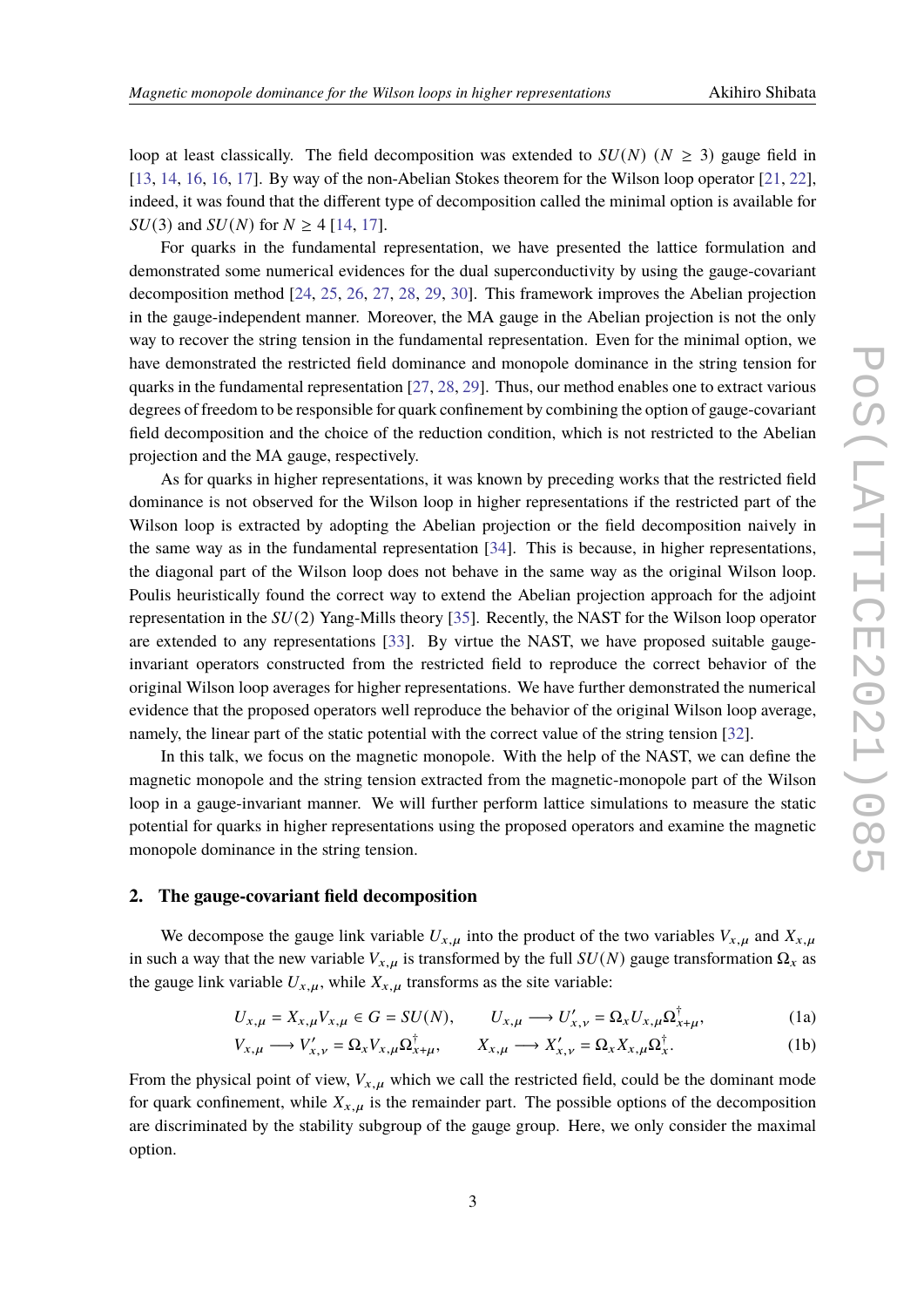The maximal option is obtained for the stability subgroup of the maximal torus subgroup of  $G$ :  $\tilde{H} = U(1)^{N-1} \subset SU(N)$ . The resulting decomposition is the gauge-invariant extension of the Abelian projection in the MA gauge. We introduce color fields as,

$$
\mathbf{n}^{(k)}(x) = \Theta(x)H_k\Theta^{\dagger}(x) \in Lie\big[G/\tilde{H}\big] \qquad (k = 1, \dots, N-1),\tag{2}
$$

which are expressed using a common  $SU(N)$ -valued field  $\Theta(x)$  with the Cartan generators  $H_k$ . The decomposition is obtained by solving the defining equations:

$$
D_{\mu}^{\epsilon}[V]\mathbf{n}_x^{(k)} := \frac{1}{\epsilon} \left[ V_{x,\mu} \mathbf{n}_{x+\mu}^{(k)} - \mathbf{n}_x^{(k)} V_{x,\mu} \right] = 0 ,
$$
 (3a)

<span id="page-3-1"></span><span id="page-3-0"></span>
$$
g_x := e^{i2\pi q/N} \exp\left(-i\sum_{j=1}^{N-1} a_x^{(j)} \mathbf{n}_x^{(j)}\right),\tag{3b}
$$

where, the variable  $g_x$  is the  $U(1)^{N-1}$  part which is undetermined from Eq.[\(3a\)](#page-3-0) alone,  $a_x^{(j)}$  are coefficients, and  $q$  is an integer. Note that the above defining equations correspond to the continuum version  $(g_x = 1)$ :  $D_{\mu} [\mathcal{V}] \mathbf{n}^{(k)}(x) = 0$  and  $\text{tr}(\mathcal{X}_{\mu}(x) \mathbf{n}^{(k)}(x)) = 0$ , respectively. These defining equations can be solved exactly [\[26\]](#page-8-12), and the solution is given by

$$
X_{x,\mu} = \widehat{K}_{x,\mu}^{\dagger} \det(\widehat{K}_{x,\mu})^{1/N} g_{x}^{-1}, \qquad V_{x,\mu} = X_{x,\mu}^{\dagger} U_{x,\mu},
$$
  

$$
\widehat{K}_{x,\mu} := \left(K_{x,\mu} K_{x,\mu}^{\dagger}\right)^{-1/2} K_{x,\mu}, \qquad K_{x,\mu} := 1 + 2N \sum_{k=1}^{N-1} \mathbf{n}_{x}^{(k)} U_{x,\mu} \mathbf{n}_{x+\mu}^{(k)} U_{x,\mu}^{\dagger}.
$$
 (4)

In the naive continuum limit, we can reproduce the decomposition in the continuum theory.

#### **3. Non-Abelian Stokes theorem and magnetic monopole**

It is known that if we adopt the Abelian projection naively to higher representations, the monopole contributions do not reproduce the correct behavior [\[34\]](#page-8-17). Thus, we have to find a more appropriate way to extract the monopole contributions. We can relate the decomposed field variables to a Wilson loop operator through a version of the NAST which was proposed by Diakonov and Petrov [\[23\]](#page-8-2). Recently, the NAST is extended to the Wilson loop operator in any representations for  $SU(N)$  Yang-Mills theory [\[33\]](#page-8-19). Through the NAST, therefore, we have proposed suitable gauge-invariant operators constructed from the restricted field to reproduce the correct behavior of the original Wilson loop averages for higher representations, and demonstrated the restricted field dominance in the string tension [\[31,](#page-8-21) [32\]](#page-8-20). Here, we focus on the magnetic monopole contribution. We quickly summarize the result of the Ref. [\[33\]](#page-8-19),

The Wilson loop operator in a representation R of  $SU(N)$  Yang-Mills theory is rewritten into the surface integral form by introducing a functional integral on the surface  $\Sigma$  surrounded by the loop C as

$$
W_C[\mathscr{A}] = \int [d\mu(g)]_{\Sigma} \exp\left[-ig_{\scriptscriptstyle YM}\sqrt{\frac{N-1}{2N}}\int_{\Sigma:\partial\Sigma=C}f^g\right], \quad f^g := \frac{1}{2}f_{\mu\nu}^g(x)dx^{\mu} \wedge dx^{\nu},
$$
  
\n
$$
f_{\mu\nu}^g(x) = \kappa(\partial_{\mu}\text{tr}\{n(x)\mathscr{A}_{\nu}(x)\} - \partial_{\nu}\text{tr}\{n(x)\mathscr{A}_{\mu}(x)\} + ig_{\scriptscriptstyle TM}^{-1}\text{tr}\{n(x)[\partial_{\mu}n_k(x), \partial_{\nu}n_k(x)]\}),
$$
  
\n
$$
= \partial_{\mu}\{n^A(x)\mathscr{A}_{\nu}^A(x)\} - \partial_{\nu}\{n^A(x)\mathscr{A}_{\mu}^A(x)\} - g_{\scriptscriptstyle TM}^{-1}f^{ABC}n^A(x)\partial_{\mu}n_k^B(x)\partial_{\nu}n_k^C(x),
$$
  
\n
$$
n(x) = \sqrt{\frac{2N}{N-1}}\Lambda_j n_j(x), \quad n_j(x) = g(x)H_j g^{\dagger}(x) \quad (j = 1, ..., r).
$$
 (5)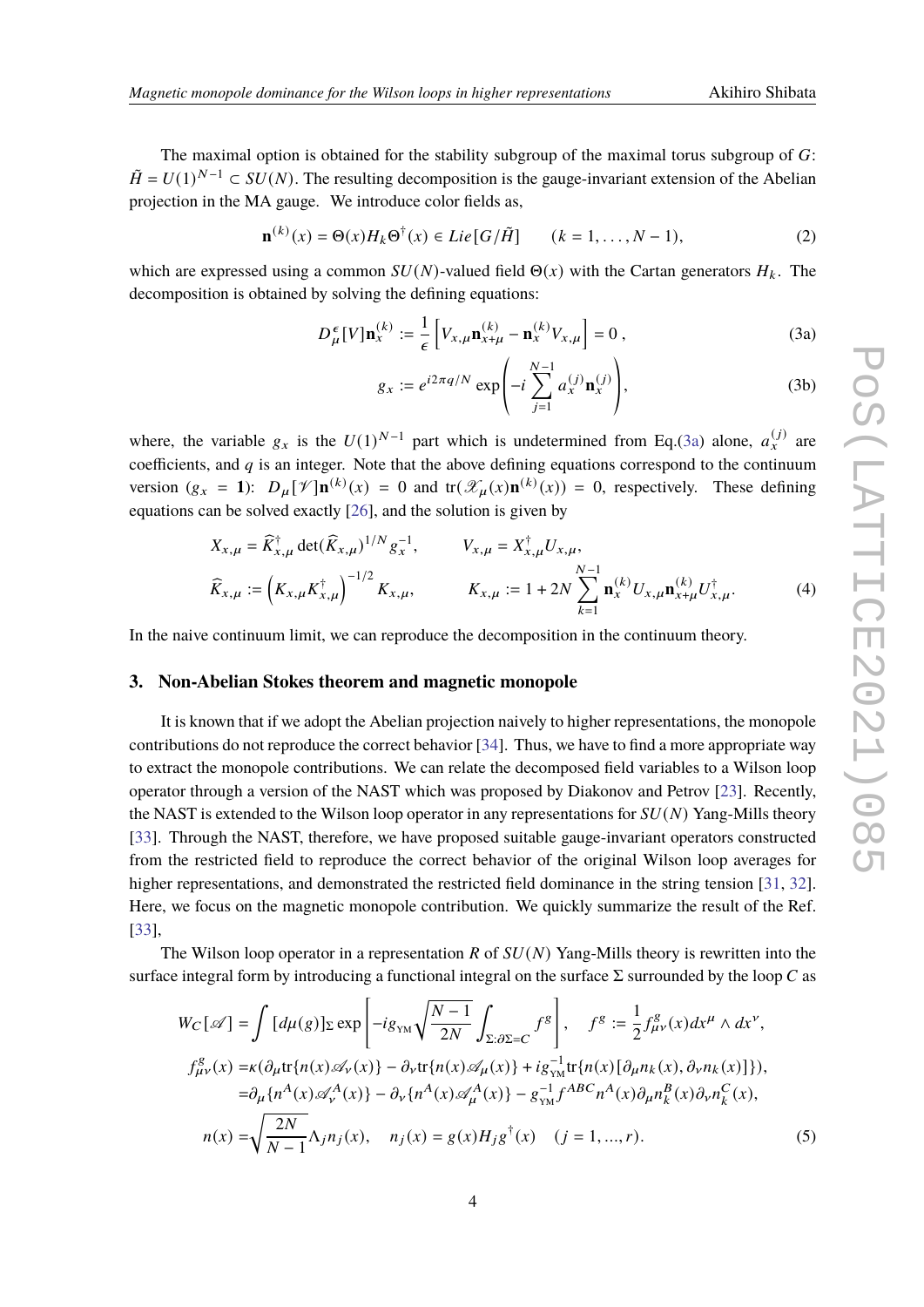where  $[d\mu(g)]_{\Sigma}$  is the product of the Haar measure over the surface  $\Sigma$ ,  $\Lambda_k$  is the k-th component of the highest-weight of the representation  $R$ . It should be noticed that the Wilson loop operator is represented by using the restricted field  $\mathcal V$ . We choose the highest-weight state as the reference state. For  $G = SU(2)$  the highest-weight vector of the representation with the spin J is given by  $\vec{\Lambda}_{SU(2)} = (\Lambda_3) = (J) = (\frac{m}{2})$  $\frac{m}{2}$ ), while for  $G = SU(3)$  the highest-weight vector of the representation with the Dynkin indices  $[m, n]$  is given by  $\vec{\Lambda} = (\Lambda_3, \Lambda_8) = \left(\frac{m}{2}\right)$  $\frac{m}{2}, \frac{m+2n}{2\sqrt{3}}$  $\frac{n+2i}{2\sqrt{3}}$ .

Through the NAST we can define the gauge-invariant magnetic-monopole from the field strength in the same manner as the Dirac monopoles for the Abelian-like gauge-invariant field. By using the Hodge decomposition for the field strength, the Wilson loop operator in arbitrary representation is written in terms of the electric current  $j$  and the magnetic current  $k$ :

<span id="page-4-1"></span>
$$
W_C[\mathscr{A}] = \int \left[ d\mu(g) \right] \exp \left\{ -ig_{\text{YM}} \sqrt{\frac{N-1}{2N}} \left[ (\omega_{\Sigma_C}, k) + (N_{\Sigma_C}, j) \right] \right\},\tag{6}
$$

where we have defined the  $(D-3)$ -form k and the one-form i in D space-time dimensions:

$$
k := \delta^* f^g, \quad j := \delta f^g,\tag{7}
$$

we have introduced an antisymmetric tensor  $\Theta_{\Sigma_C}$  of rank two which has the support only on the surface  $\Sigma_C$  spanned by the loop C:

$$
\Theta_{\Sigma_C}^{\mu\nu}(x) := \int_{\Sigma_C : \partial \Sigma_C = C} d^2 S^{\mu\nu}(x(\sigma)) \delta^D(x - x(\sigma)),
$$

and we have defined the  $(D-3)$ -form  $\omega_{\Sigma_C}$  and one-form  $N_{\Sigma_C}$  using the Laplacian  $\Delta$  by

$$
\omega_{\Sigma_C} := {}^*d\Delta^{-1}\Theta_{\Sigma_C} = \delta\Delta^{-1*}\Theta_{\Sigma_C}, \quad N_{\Sigma_C} := \delta\Delta^{-1}\Theta_{\Sigma_C},
$$
\n(8)

with the inner product for two forms being defined by

$$
(\omega_{\Sigma_C}, k) = \frac{1}{(D-3)!} \int d^D x k^{\mu_1 \cdots \mu_{D-3}}(x) \omega_{\Sigma_C}^{\mu_1 \cdots \mu_{D-3}}(x),
$$
  

$$
(N_{\Sigma_C}, j) = \int d^D x j^{\mu}(x) N_{\Sigma_C}^{\mu}(x).
$$
 (9)

Therefore we can construct the proper Wilson-loop operator by using the decomposed variable V in Eq[\(4\)](#page-3-1) on the lattice. Incidentally, we can show [\[8\]](#page-7-7) that the gauge-invariant field strength  $F_{\mu\nu}^g$ is equal to the component of the non-Abelian field strength  $\mathcal{F}[\mathcal{V}]$  of the restricted field  $\mathcal V$  (in the decomposition  $\mathscr{A} = \mathscr{V} + \mathscr{X}$ ) projected to the color field *n*:

<span id="page-4-0"></span>
$$
W_R[\mathscr{A}; C] := \int [d\mu(g)]_{\Sigma} \exp \left( ig \int_{\Sigma : \partial \Sigma = C} dS_{\mu\nu} \sum_{k=1}^{N-1} \Lambda_k F_{\mu\nu}^{(k)} \right),
$$
  

$$
F_{\mu\nu}^g = \text{tr}\{ m\mathscr{F}_{\mu\nu}[\mathscr{V}]\} = \Lambda_j f_{\mu\nu}^{(j)}, \quad f_{\mu\nu}^{(j)} = \text{tr}\{ n_j \mathscr{F}[\mathscr{V}]\}.
$$
 (10)

This relation is useful in calculating the contribution from magnetic monopoles to the Wilson loop average from the viewpoint of the dual superconductor picture for quark confinement. We might identify the restricted field  $\mathcal V$  and the color field  $n_j$  in Eq[\(10\)](#page-4-0) with the restricted field and the color field in Eq[\(4\)](#page-3-1), respectively. However, since the NAST Eq[\(10\)](#page-4-0) includes the integration over the measure  $[d\mu(g)]_{\Sigma}$ ,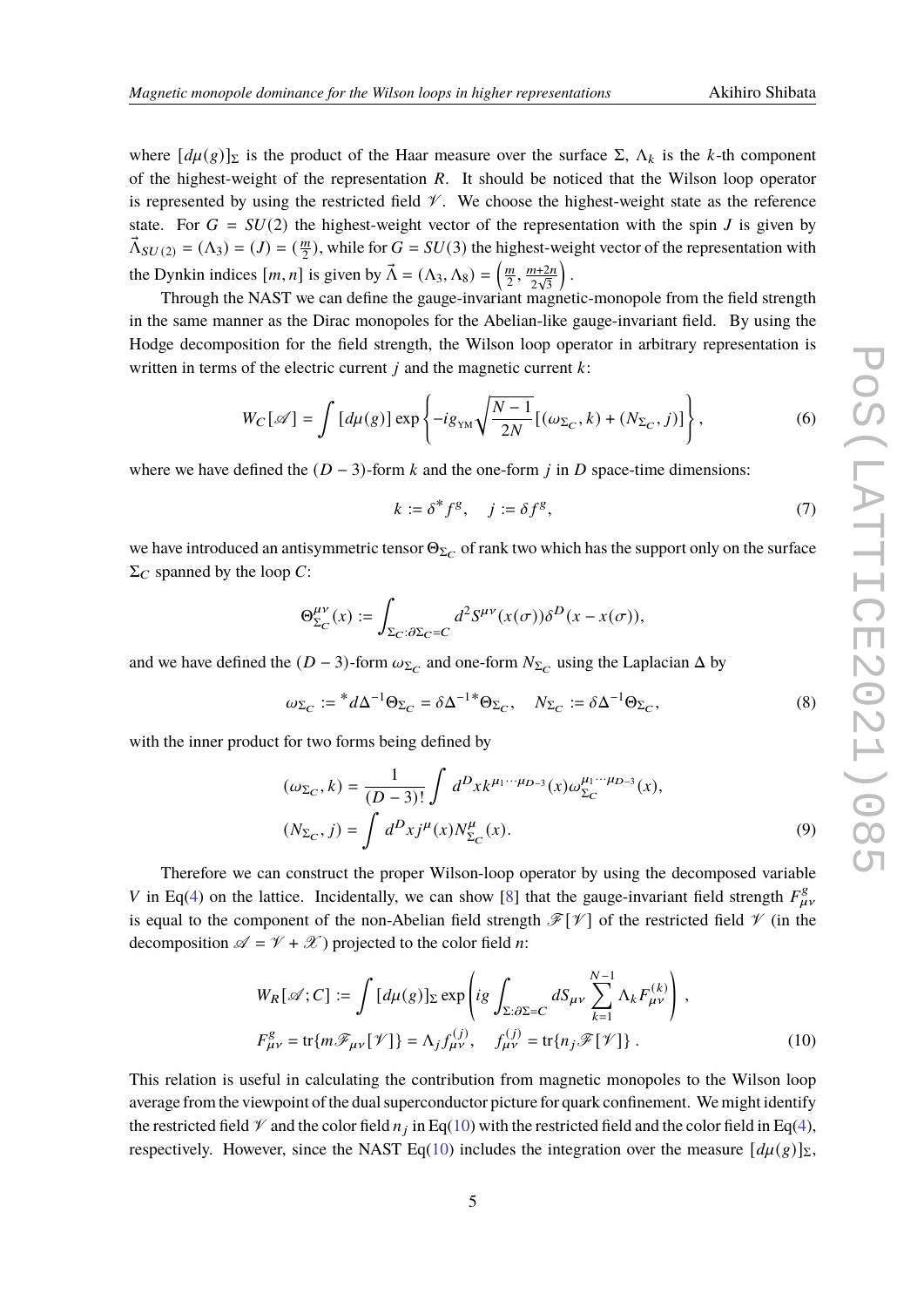which indicates the integral over the whole directions of color fields, the field correspondences are not simple. In the gauge-covariant decomposition method, it should be remined that the color fields are introduced as auxiliary fields and the decomposition is defined in the space with extended symmetry  $G \times G/\tilde{H}$ . In order to make the theory written by the decomposed fields equivalent to the original Yang-Mills theory with the same gauge symmetry, it is necessary to impose a reduction condition between the color field and the Yang-Mills field. Thus, this requirement can be formulated as a path integral with the reduction condition imposed as a constraint. While in the lattice measurements this means that the operator is evaluated by using the color field which is obtained as the solution of the reduction condition in place of performing an integral over the color field.

Thus we define the magnetic monopole by using the restricted field:

$$
k_{\mu} = \sum_{j=1}^{r} \Lambda_{j} k_{\mu}^{(j)}, \qquad k_{\mu}^{(j)} = \frac{1}{2} \epsilon^{\mu \nu \rho \sigma} \partial_{\nu} \mathcal{F}_{\alpha \beta}^{(j)}[V],
$$
  

$$
V_{x,\mu} V_{x+\hat{\mu},\nu} V_{x,+\hat{\nu},\mu}^{\dagger} V_{x,\nu}^{\dagger} = \exp(-i \mathcal{F}_{\alpha \beta}[V]) = \exp\left(-i \sum_{k=1}^{r} \mathcal{F}_{\alpha \beta}^{(k)}[V] \mathbf{n}_{x}^{(k)}\right).
$$
 (11)

# **4. Lattice data**

It should be examined on the lattice whether or not these monopoles can reproduce the expected infrared behavior of the original Wilson loop average in the higher representation. As the first step, we examine the case of the  $SU(2)$  Yang-Mills theory. We set up the gauge configuration for the standard Wilson action at  $\beta = 2.5$  on the 24<sup>4</sup> lattice for  $SU(2)$  case. We prepare 500 configurations every 100 sweeps after 3000 thermalization by using the pseudo heat-bath method. The restricted field is obtained by using the decomposition formula Eq[\(4\)](#page-3-1) for a given set of configurations of the Yang-Mills field  ${U_{x,\mu}}$  and the color field  ${\bf \{ n}}_x: = \Theta_x T^3 \Theta_x^{\dagger}$ , where the color field is determined by minimizing the reduction condition functional:

<span id="page-5-0"></span>
$$
R[U, \{n\}] = \sum_{x, \mu} \text{tr}[(D_{\mu}[U]\mathbf{n}_x)^{\dagger}(D_{\mu}[U]\mathbf{n}_x)] \quad . \tag{12}
$$

We calculate the Wilson loop average  $W(R, T)$  for the rectangular loop with length T and width R to derive the potential  $V(R, T)$  through the formula  $V(R, T) := -\log(W(R, T + 1)/W(R, T)$ . In the measurement of the Wilson loop average we apply the APE smearing to reduce noises and eliminate exciting modes. The Wilson-loop operator for the spin-J representation is given by

$$
W_{[J]}^{SU(2)}[U;C] = \sum_{k=0}^{\lfloor J \rfloor} \text{tr}(U_C^{2(j-k)}) \qquad \text{with } U_C := \prod_{\langle x,\mu \rangle \in C} U_{x,\mu} , \qquad (13a)
$$

<span id="page-5-1"></span>
$$
W_{[J]}^{SU(2)}[V;C] = \frac{1}{2} \operatorname{tr}(V_C^{2J}) \qquad \text{with } V_C := \prod_{\langle x,\mu \rangle \in C} V_{x,\mu} \,. \tag{13b}
$$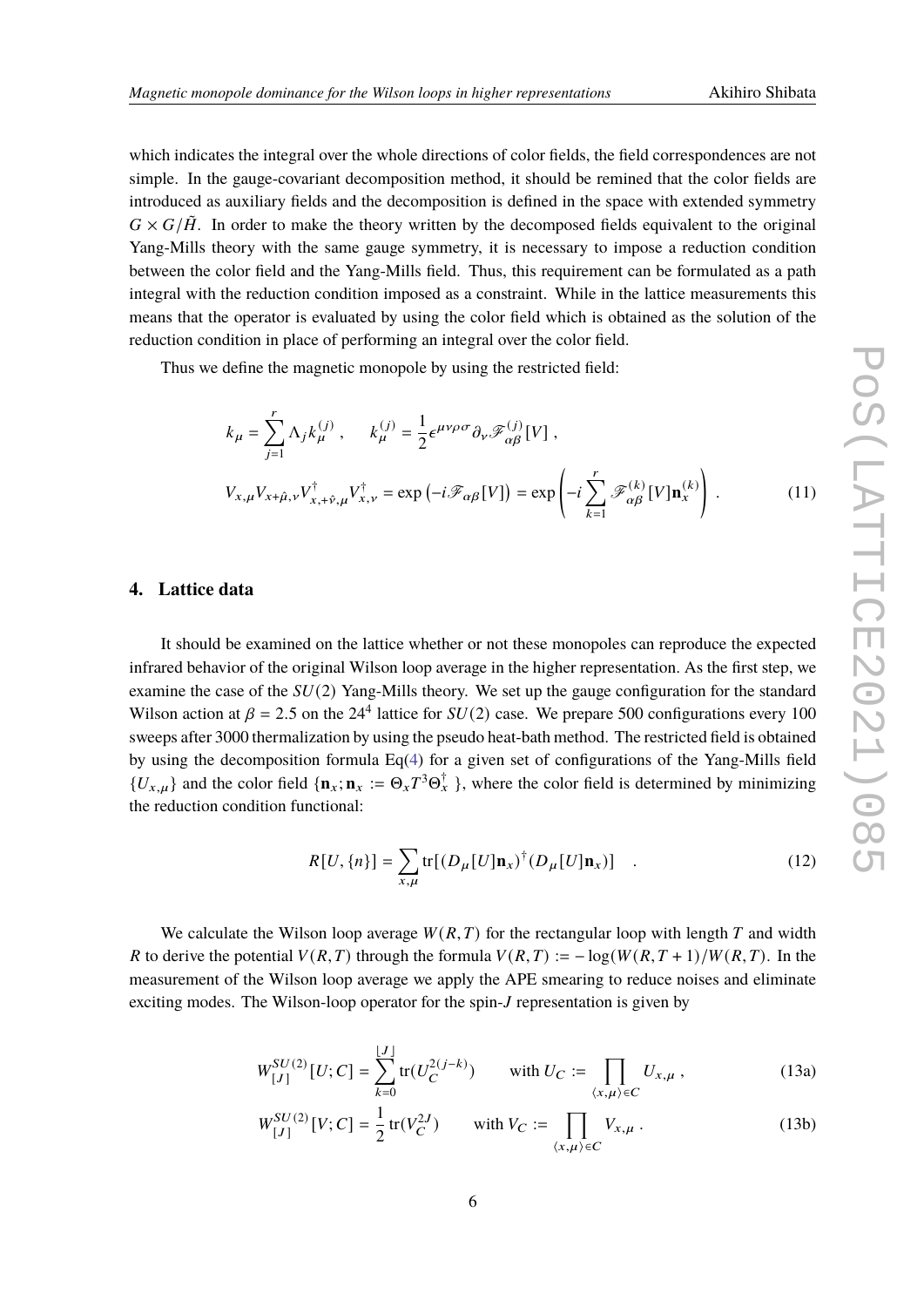

<span id="page-6-1"></span><span id="page-6-0"></span>**Figure 1:** The static potential for quarks in the adjoint representation.

For  $SU(2)$  case the magnetic monopole part of Eq[\(6\)](#page-4-1) can be calculated as

$$
W_{[J]}^{SU(2)}[k;C] = \exp\left\{2\pi i J \sum_{x,\mu} k_{\mu}(x) N_{\mu}(x)\right\},\
$$
  
\n
$$
k_{\mu}(x) = \frac{1}{2} \epsilon^{\mu\nu\alpha\beta} \partial_{\nu} \Theta_{\alpha\beta}(x), \qquad \Theta_{\alpha\beta} = \arg \text{tr}\left((1+2\mathbf{n}_{x}) V_{x,\mu} V_{x+\hat{\mu},\nu} V_{x+\hat{\nu},\mu}^{\dagger} V_{x,\nu}^{\dagger}\right),\
$$
  
\n
$$
N_{\mu}(x) = \sum_{\nu} \Delta^{-1}(x-y) \frac{1}{2} \epsilon_{\mu\alpha\beta\gamma} \partial_{\alpha} S_{\beta\gamma}^{C}(y),
$$
\n(14)

where  $\Delta^{-1}(x - y)$  is the inverse of the Laplacian, and  $S_{\beta\gamma}^{C}(y)$  is the surface element with the Wilson loop (*C*) as boundary which satisfies the equation  $\partial_{\beta} S_{\beta\gamma}^{C'}(y) = C_{\gamma}(y)$  with  $C_{\gamma}(y)$  being the tangent vector of the path  $C$ .

Figure [1](#page-6-0) shows the preliminary result of the statical potential for a pair of quark and antiquark in the adjoint representation  $(J = 1)$ , where we simultaneously plot the the statical potential calculated from the magnetic monopole Eq[\(14\)](#page-6-1), the original Yang-Mills field Eq[\(13a\)](#page-5-0), and the restricted field Eq[\(13b\)](#page-5-1). We find the magnetic monopole play a dominant role in the string tension ( $\sigma_{mono}/\sigma_{full} \approx 68\%$ ) for the quarks in the adjoint representation as well as the restricted field dominance in the string tension which we have already shown in Ref.[\[31,](#page-8-21) [32\]](#page-8-20).

#### **5. Summary and Discussion**

We have investigated the magnetic monopole contribution for quark confinement in the higher representation. Through the non-Abelin Stokes theorem for the Wilson loop in the higher representation, we have defined the magnetic monopole and the string tension extracted from the magnetic-monopole part of the Wilson loop in the higher representation in a gauge-invariant manner. We have performed lattice simulations for the  $SU(2)$  Yang-Mills theory and measured the Wilson loop average in the adjoint representation calculated from the magnetic monopole to examine the magnetic-monopole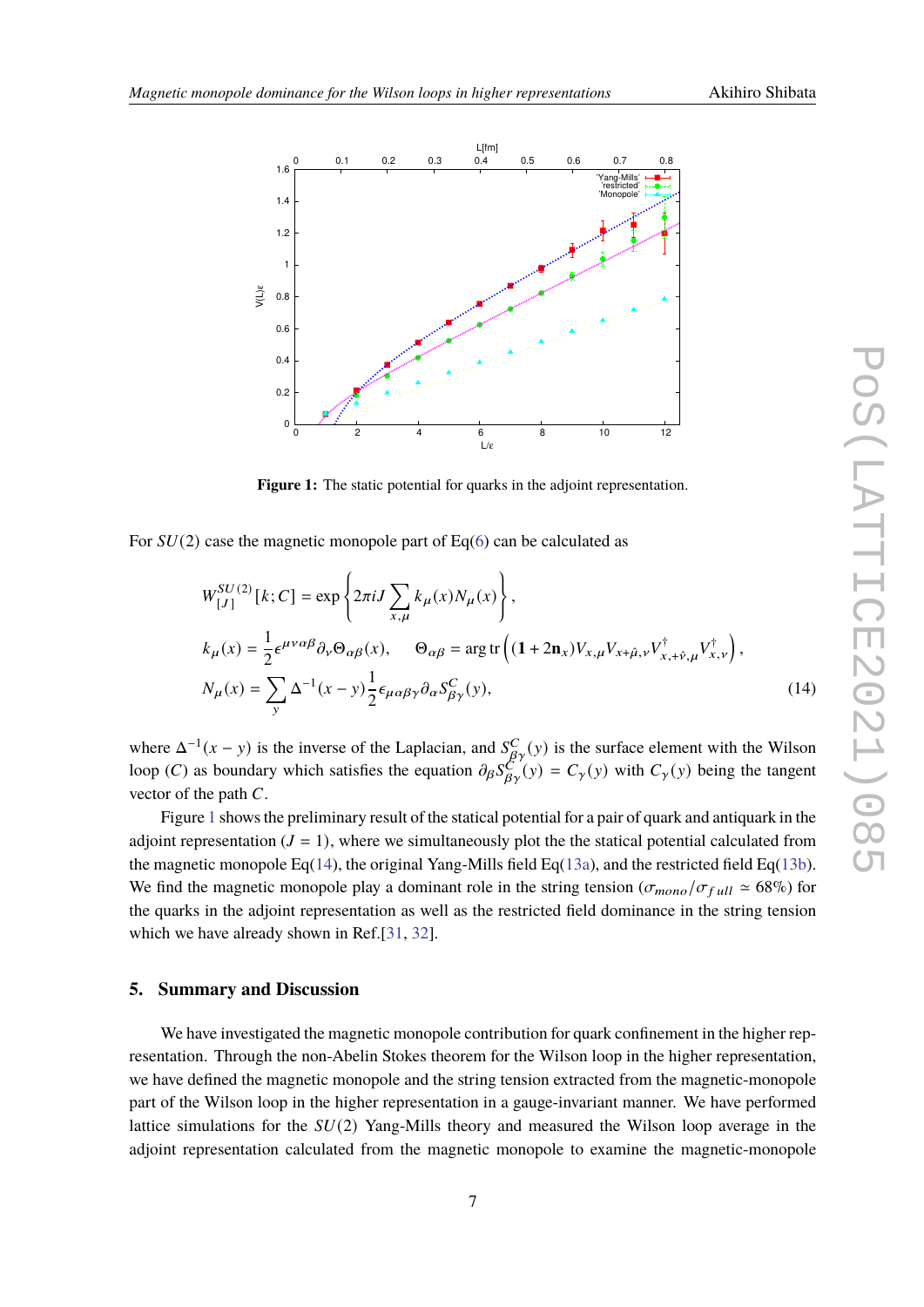dominance in the string tension. We have found that the magnetic monopole plays a dominant role in the string tension for the quarks in the adjoint representation.

To examine the restricted-field dominance and the magnetic-monopole dominance in the string tension for the quarks in the higher representations, we need to investigate the Wilson loops in various gauge groups and various representations. We will further investigate large size Wilson loops to examine whether or not the string breaking for Wilson loops in the higher representation calculated from the original Yang-Mills field can be reproduced for the Wilson loops calculated from the restricted field as well from the magnetic monopole.

## **Acknowledgement**

This work was supported by Grant-in-Aid for Scientific Research, JSPS KAKENHI Grant Number (C) No.19K03840. The numerical calculations were performed in part using Cygnus and Oakforest-PACS at the CCS, University of Tsukuba.

## **References**

.

- <span id="page-7-0"></span>[1] Y. Nambu, Phys. Rev. D10 4262 (1974) ; G. 't Hooft, in High Energy Physics, Editorice Compositori, Bologna, 1975; S. Mandelstam, Phys. Rept. 23 245 (1976) .
- <span id="page-7-1"></span>[2] G. 't Hooft, Nucl. Phys. B 190 455 (1981).
- <span id="page-7-2"></span>[3] T. Suzuki and I. Yotsuvanagi, Phys. Rev. D 42, 4257 (1990).
- <span id="page-7-3"></span>[4] J. D. Stack, S. D. Neiman and R. J. Wensley, Phys. Rev. D 50, 3399 (1994); H. Shiba and T. Suzuki, Phys. Lett. B 333, 461 (1994).
- <span id="page-7-4"></span>[5] J. D. Stack, W. W. Tucker and R. J. Wensley, Nucl. Phys. B 639, 203 (2002).
- <span id="page-7-5"></span>[6] N. Sakumichi and H. Suganuma, Phys. Rev. D 90, 111501 (2014).
- <span id="page-7-6"></span>[7] T. DeGrand and D. Toussaint, Phys. Rev. D 22, 2478 (1980).
- <span id="page-7-7"></span>[8] K.-I. Kondo, S. Kato, A. Shibata and T. Shinohara, Phys. Rept. 579 (2015) 1 [arXiv:1409.1599]
- <span id="page-7-8"></span>[9] Y.M. Cho, Unpublished preprint, MPI-PAE/PTh 14/80 (1980); Y.M. Cho, Phys. Rev. Lett. 44, 1115 (1980).
- <span id="page-7-9"></span>[10] Y.S. Duan and M.L. Ge, Sinica Sci., 11, 1072 (1979).
- <span id="page-7-10"></span>[11] L. Faddeev and A.J. Niemi, Phys. Lett. B449, 214 (1999). [hep-th/9812090]; L. Faddeev and A.J. Niemi, Phys. Lett. B464, 90 (1999). [hep-th/9907180]; T.A. Bolokhov and L.D. Faddeev, Theoretical and Mathematical Physics, 139, 679 (2004).
- <span id="page-7-11"></span>[12] S.V. Shabanov, Phys. Lett. B458, 322 (1999). [hep-th/0608111] ; S.V. Shabanov,Phys. Lett. B463, 263 (1999). [hep-th/9907182]
- <span id="page-7-12"></span>[13] K.-I. Kondo, T. Murakami and T. Shinohara, Eur. Phys. J. C42, 475 (2005). [hep-th/0504198]